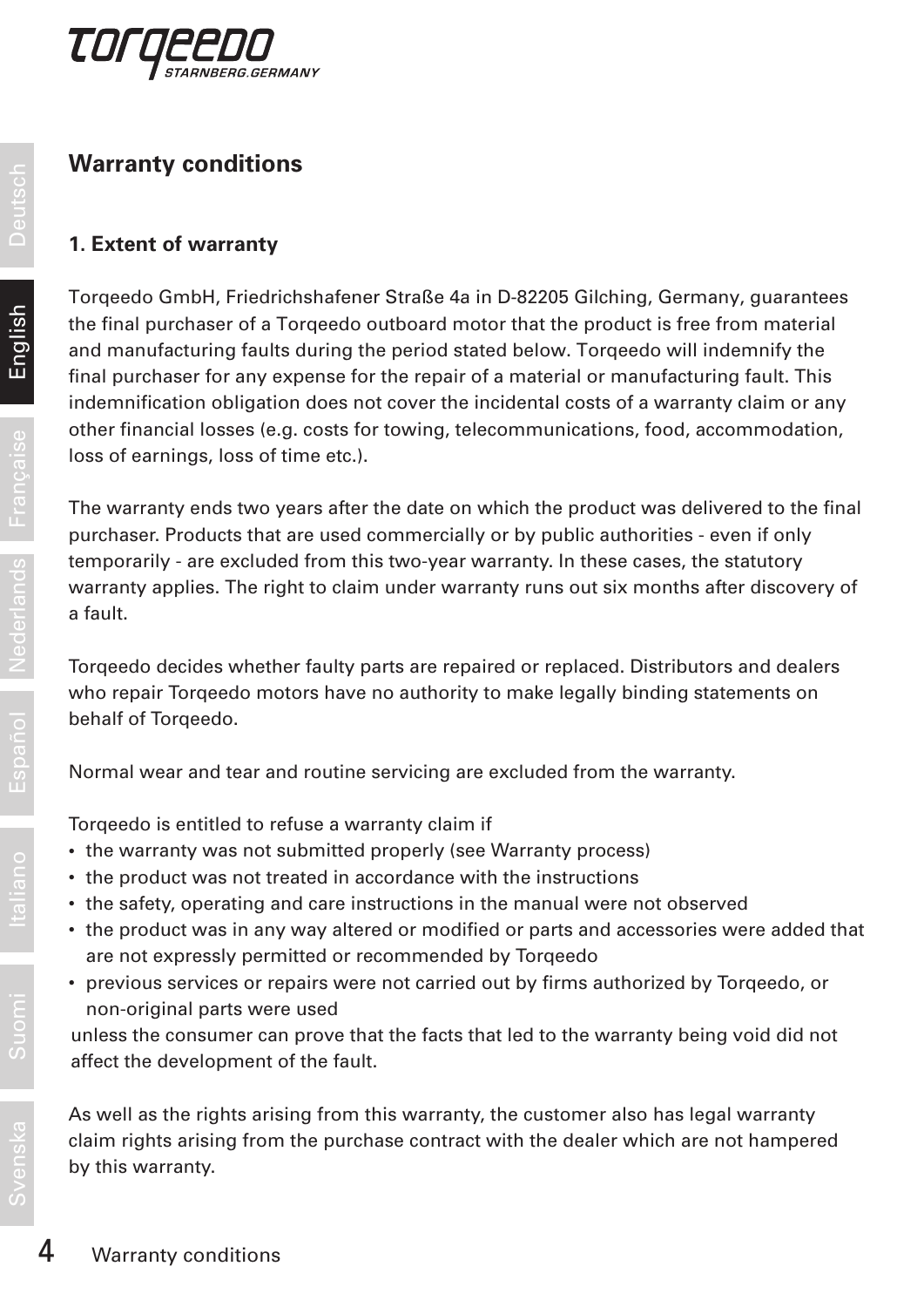# **2. Warranty process**

Adhering to the following warranty process is a prerequisite to the satisfaction of any warranty claims.

Before dispatching any apparently faulty goods, it is imperative to coordinate the delivery with Torqeedo Services. You can contact us by phone, email or post. You can find the contact details on the back of this manual. Please note we are unable to deal with products of which we have not been notified and will therefore refuse to accept delivery.

To check a warranty claim and to process a warranty, we require a completed warranty certificate as well as proof of purchase.

- The warranty certificate attached to this operating manual must show contact details, product details, serial number and a brief description of the fault.
- Proof of purchase must indicate the purchase and the date of purchase (e.g. till receipt, invoice or receipt).

When shipping, it must be noted that the LIMA battery is classed as a UN9 hazardous item. If the dispatched product includes a LIMA battery (either by itself or with the motor), posting and packing must be in accordance with the relevant directive. In this instance we recommend keeping the original Torqeedo packaging. The enclosed drybag is not to be used as a shipping package.

We are available to answer any questions regarding the warranty process - simply use the details on the back cover.